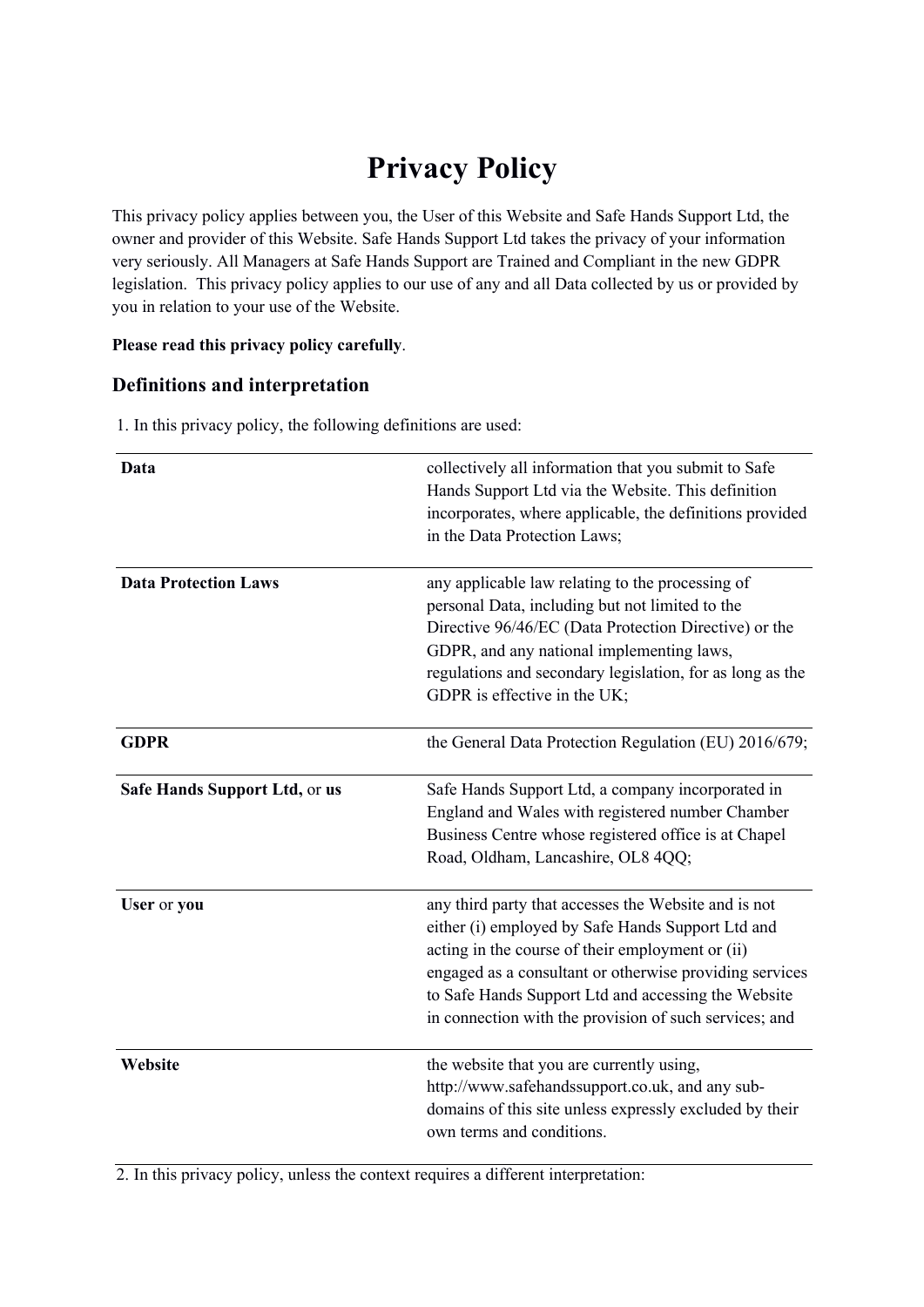- a. the singular includes the plural and vice versa;
- b. references to sub-clauses, clauses, schedules or appendices are to sub-clauses, clauses, schedules or appendices of this privacy policy;
- c. a reference to a person includes firms, companies, government entities, trusts and partnerships;
- d. "including" is understood to mean "including without limitation";
- e. reference to any statutory provision includes any modification or amendment of it;
- f. the headings and sub-headings do not form part of this privacy policy.

#### **Scope of this privacy policy**

- 3. This privacy policy applies only to the actions of Safe Hands Support Ltd and Users with respect to this Website. It does not extend to any websites that can be accessed from this Website including, but not limited to, any links we may provide to social media websites.
- 4. For purposes of the applicable Data Protection Laws, Safe Hands Support Ltd is the "data controller". This means that Safe Hands Support Ltd determines the purposes for which, and the manner in which, your Data is processed.

### **Data collected**

- 5. We may collect the following Data, which includes personal Data, from you:
	- a. name;
	- b. contact Information such as email addresses and telephone numbers;
	- c. IP address (automatically collected);
	- d. operating system (automatically collected);
	- e. If the main client portal is entered your username and password will be logged through that portals database.;
	- f. in each case, in accordance with this privacy policy.

## **How we collect Data**

- 6. We collect Data in the following ways:
	- a. data is given to us by you; and
	- b. data is collected automatically.

#### **Data that is given to us by you**

- 7. Safe Hands Support Ltd will collect your Data in a number of ways, for example:
	- a. when you contact us through the Website, by telephone, post, e-mail or through any other means;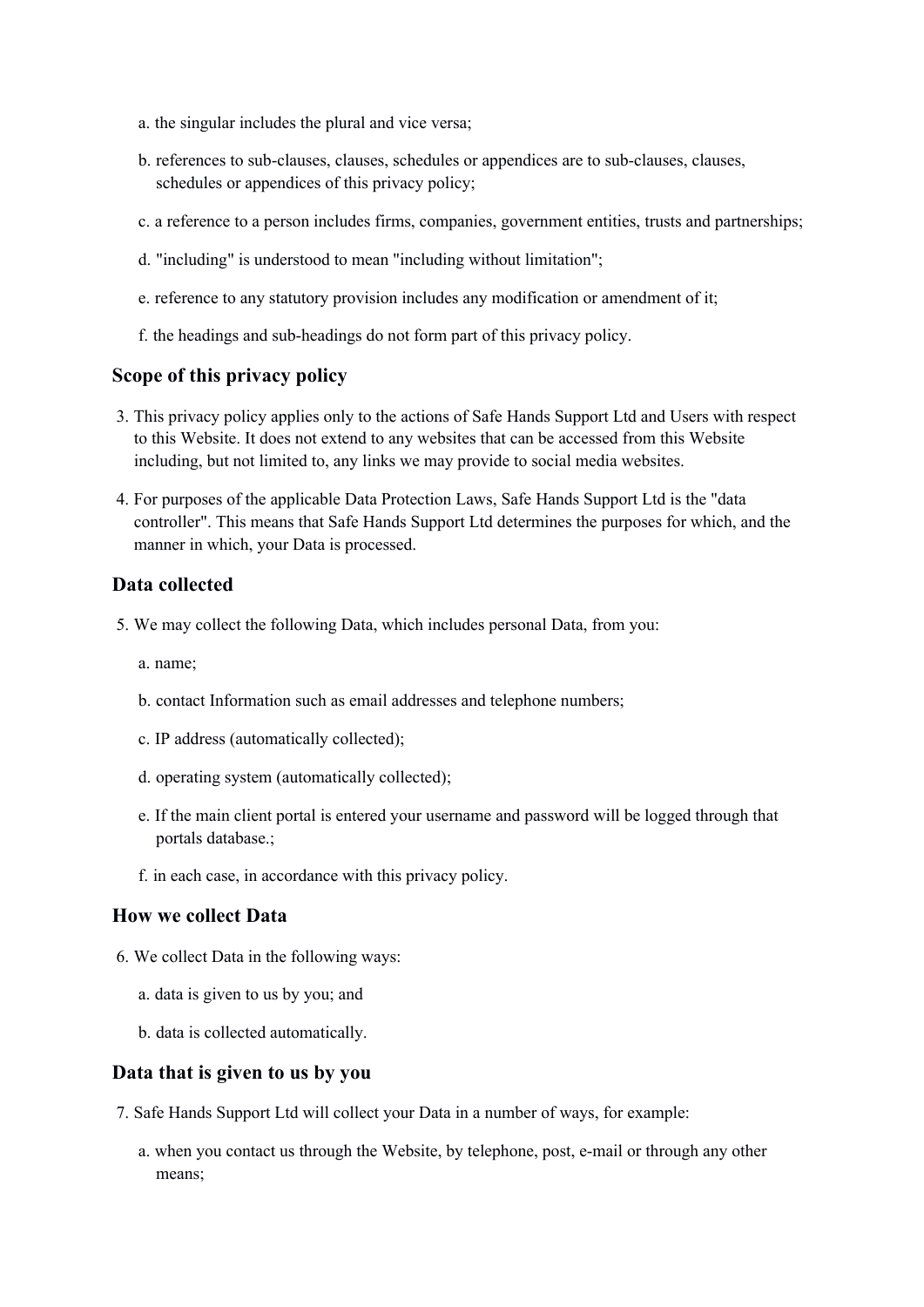- b. when you register with us and set up an account to receive our products/services;
- c. when you use our services;

in each case, in accordance with this privacy policy.

#### **Data that is collected automatically**

8. To the extent that you access the Website, we will collect your Data automatically, for example:

a. we automatically collect some information about your visit to the Website. This information helps us to make improvements to Website content and navigation, and includes your IP address, the date, times and frequency with which you access the Website and the way you use and interact with its content.

## **Our use of Data**

- 9. Any or all of the above Data may be required by us from time to time in order to provide you with the best possible service and experience when using our Website. Specifically, Data may be used by us for the following reasons:
	- a. internal record keeping;

in each case, in accordance with this privacy policy.

- 10. We may use your Data for the above purposes if we deem it necessary to do so for our legitimate interests. If you are not satisfied with this, you have the right to object in certain circumstances (see the section headed "Your rights" below).
- 11. When you register with us and set up an account to receive our services, the legal basis for this processing is the performance of a contract between you and us and/or taking steps, at your request, to enter into such a contract.

#### **Who we share Data with**

- 12. We may share your Data with the following groups of people for the following reasons:
	- a. https://www.quikplan.co.uk It is the main log in portal for staff and clients.

in each case, in accordance with this privacy policy.

#### **Keeping Data secure**

- 13. We will use technical and organisational measures to safeguard your Data, for example:
	- a. access to your account is controlled by a password and a user name that is unique to you.
	- b. we store your Data on secure servers.
- 14. We are certified to ICO Registered: ZA336384. This family of standards helps us manage your Data and keep it secure.
- 15. Technical and organisational measures include measures to deal with any suspected data breach.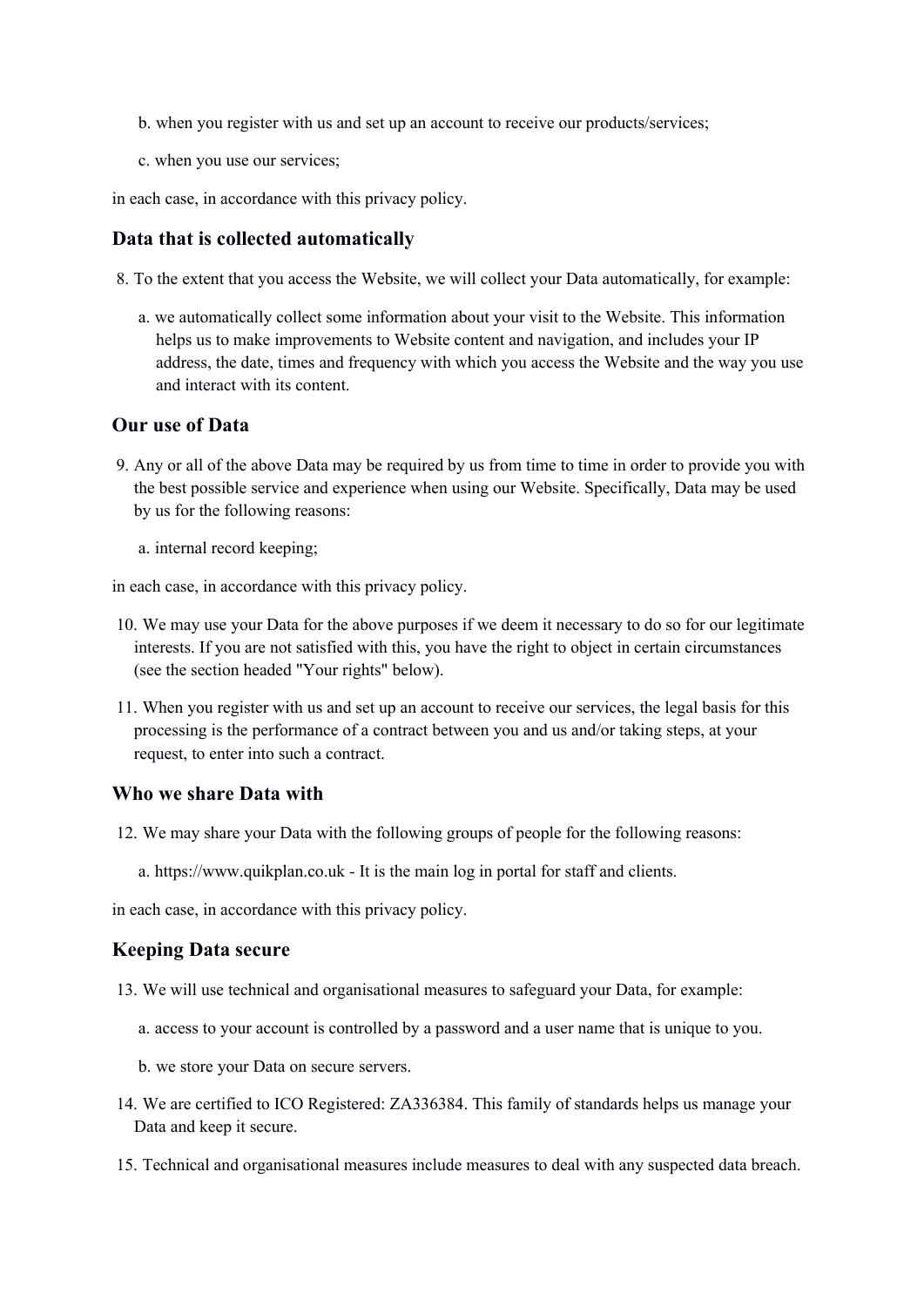If you suspect any misuse or loss or unauthorised access to your Data, please let us know immediately by contacting us via this e-mail address: info@safehandssupport.co.uk.

16. If you want detailed information from Get Safe Online on how to protect your information and your computers and devices against fraud, identity theft, viruses and many other online problems, please visit www.getsafeonline.org. Get Safe Online is supported by HM Government and leading businesses.

## **Data retention**

- 17. Unless a longer retention period is required or permitted by law, we will only hold your Data on our systems for the period necessary to fulfil the purposes outlined in this privacy policy or until you request that the Data be deleted.
- 18. Even if we delete your Data, it may persist on backup or archival media for legal, tax or regulatory purposes.

# **Your rights**

- 19. You have the following rights in relation to your Data:
	- a. **Right to access** the right to request (i) copies of the information we hold about you at any time, or (ii) that we modify, update or delete such information. If we provide you with access to the information we hold about you, we will not charge you for this, unless your request is "manifestly unfounded or excessive." Where we are legally permitted to do so, we may refuse your request. If we refuse your request, we will tell you the reasons why.
	- b. **Right to correct** the right to have your Data rectified if it is inaccurate or incomplete.
	- c. **Right to erase** the right to request that we delete or remove your Data from our systems.
	- d. **Right to restrict our use of your Data** the right to "block" us from using your Data or limit the way in which we can use it.
	- e. **Right to data portability** the right to request that we move, copy or transfer your Data.
	- f. **Right to object** the right to object to our use of your Data including where we use it for our legitimate interests.
- 20. To make enquiries, exercise any of your rights set out above, or withdraw your consent to the processing of your Data (where consent is our legal basis for processing your Data), please contact us via this e-mail address: info@safehandssupport.co.uk.
- 21. If you are not satisfied with the way a complaint you make in relation to your Data is handled by us, you may be able to refer your complaint to the relevant data protection authority. For the UK, this is the Information Commissioner's Office (ICO). The ICO's contact details can be found on their website at https://ico.org.uk/.
- 22. It is important that the Data we hold about you is accurate and current. Please keep us informed if your Data changes during the period for which we hold it.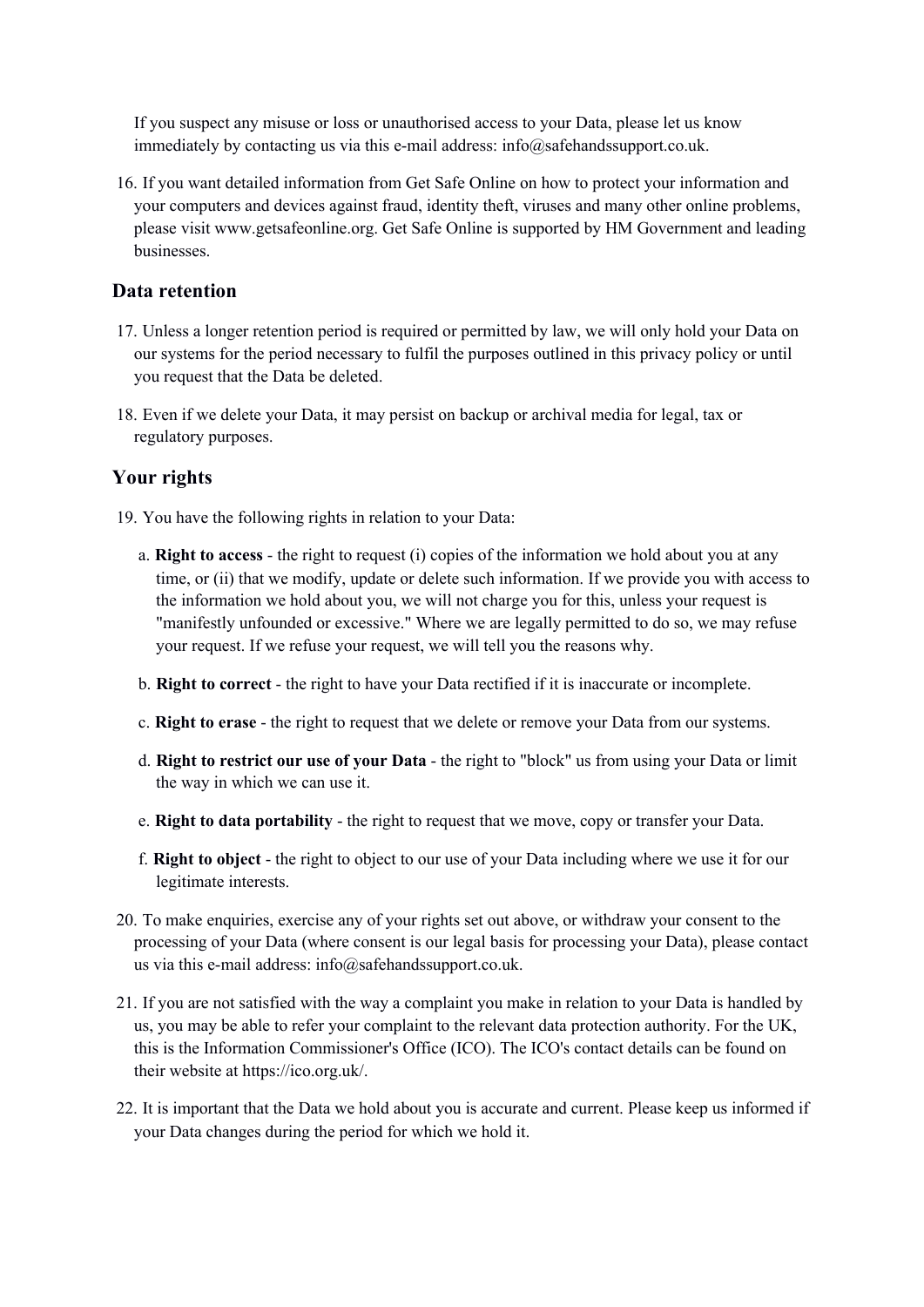# **Links to other websites**

23. This Website may, from time to time, provide links to other websites. We have no control over such websites and are not responsible for the content of these websites. This privacy policy does not extend to your use of such websites. You are advised to read the privacy policy or statement of other websites prior to using them.

## **Changes of business ownership and control**

- 24. Safe Hands Support Ltd may, from time to time, expand or reduce our business and this may involve the sale and/or the transfer of control of all or part of Safe Hands Support Ltd. Data provided by Users will, where it is relevant to any part of our business so transferred, be transferred along with that part and the new owner or newly controlling party will, under the terms of this privacy policy, be permitted to use the Data for the purposes for which it was originally supplied to us.
- 25. We may also disclose Data to a prospective purchaser of our business or any part of it.

26. In the above instances, we will take steps with the aim of ensuring your privacy is protected.

## **General**

- 27. You may not transfer any of your rights under this privacy policy to any other person. We may transfer our rights under this privacy policy where we reasonably believe your rights will not be affected.
- 28. If any court or competent authority finds that any provision of this privacy policy (or part of any provision) is invalid, illegal or unenforceable, that provision or part-provision will, to the extent required, be deemed to be deleted, and the validity and enforceability of the other provisions of this privacy policy will not be affected.
- 29. Unless otherwise agreed, no delay, act or omission by a party in exercising any right or remedy will be deemed a waiver of that, or any other, right or remedy.
- 30. This Agreement will be governed by and interpreted according to the law of England and Wales. All disputes arising under the Agreement will be subject to the exclusive jurisdiction of the English and Welsh courts.

# **Changes to this privacy policy**

31. Safe Hands Support Ltd reserves the right to change this privacy policy as we may deem necessary from time to time or as may be required by law. Any changes will be immediately posted on the Website and you are deemed to have accepted the terms of the privacy policy on your first use of the Website following the alterations.

You may contact Safe Hands Support Ltd by email at info@safehandssupport.co.uk.

# **Attribution**